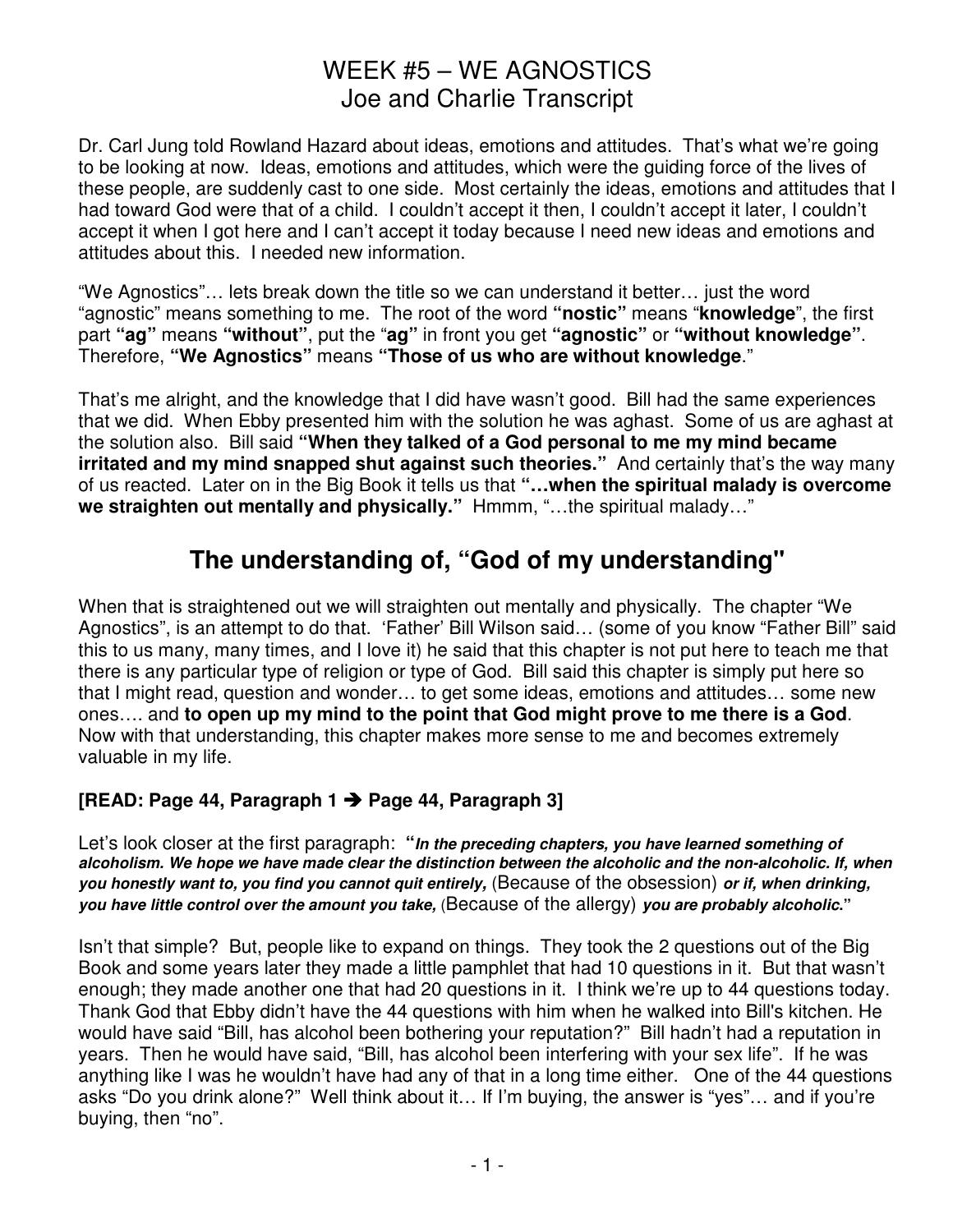We had an old friend that used to live in Tyler, Texas. His name was Wino Joe. I've always felt sorry for everybody in AA that didn't get to meet Wino Joe. He was a real character. He's dead now. But Wino Joe had made up his own list to ask yourself to see if you're alcoholic. The first question on his list was "Has the roof of your mouth ever been sunburned while drinking?" He said, "If it has, you're probably alcoholic." I think the second question was "Have you ever been arrested for drunk driving from the back seat of somebody else's car?" The third one I loved was "Have you ever been arrested for public drunkenness while in jail?" He had a big list of them.

We only need the two questions Bill gave us. I use them all the time. People come to me and ask "Do you think I might be alcoholic?" I say, "I have no idea. Let me ask you a couple of questions**.**  Have you been able to quit drinking entirely left on your own resources?" If they are a real alcoholic, they've have to so "no". Then I ask, "Do you have any control over the amount you take after you've started drinking?" If they are a real alcoholic, they've got to so "no", and then I say, "Well you're probably an alcoholic". That's about as simple as you can make it. Now, if that is your case too, you may be suffering from an illness which only a spiritual experience can conquer.

You know we are very unique people. We number amongst few people in the world today who suffer from a two-fold illness that can only be overcome by a spiritual experience; who have a terminal illness that we can come out of in better shape then we were when we went into it, if we can have this spiritual experience. We are unique people.

Now let's look at the second paragraph again: **"To one who feels he is an atheist or agnostic such an experience seems impossible, but to continue as he is means disaster, especially if he is an alcoholic of the hopeless variety. To be doomed to an alcoholic death** (Step 1) **or to live on a spiritual basis** (Step 2) **are not always easy alternatives to face."** I had to stop right here, and ask:

### **What is my belief as far as this 'God thing' is concerned?**

Today we find there is only one of three ways that you can believe as far as God is concerned:

**One way is to be an atheist.** Now an atheist says, "There is no God". Therefore they have no power greater than human power to turn to. The atheist would have to stand on their own two feet and run their own show.

**The second way is to be an agnostic.** So I had to go to the dictionary and look that word up, and like we said the word **agnostic means without knowledge.** An agnostic believes that there is a God, but since we have never tried to use Gods power in our life, we ran our own show, we stood on our own two feet… we have never received God's Power… so we don't know that God exists. Agnostics believe in some kind of God but don't really know whether that's true or not. I think that most of us are agnostic when we get here. Most of us get here with some belief in a God, but we have never turned to that God and we've been running our own show and standing on our own two feet and doing our own thing. Even though we believed in God, we acted as if we did not believe in Him. **An agnostic is one without knowledge of God, just belief.**

**The third way is the true believer.** A true believer is one that knows that God exists... doesn't just believe it… knows it. A true believer is one who has experienced God's Power in their life and God has given them what they need to have a successful life.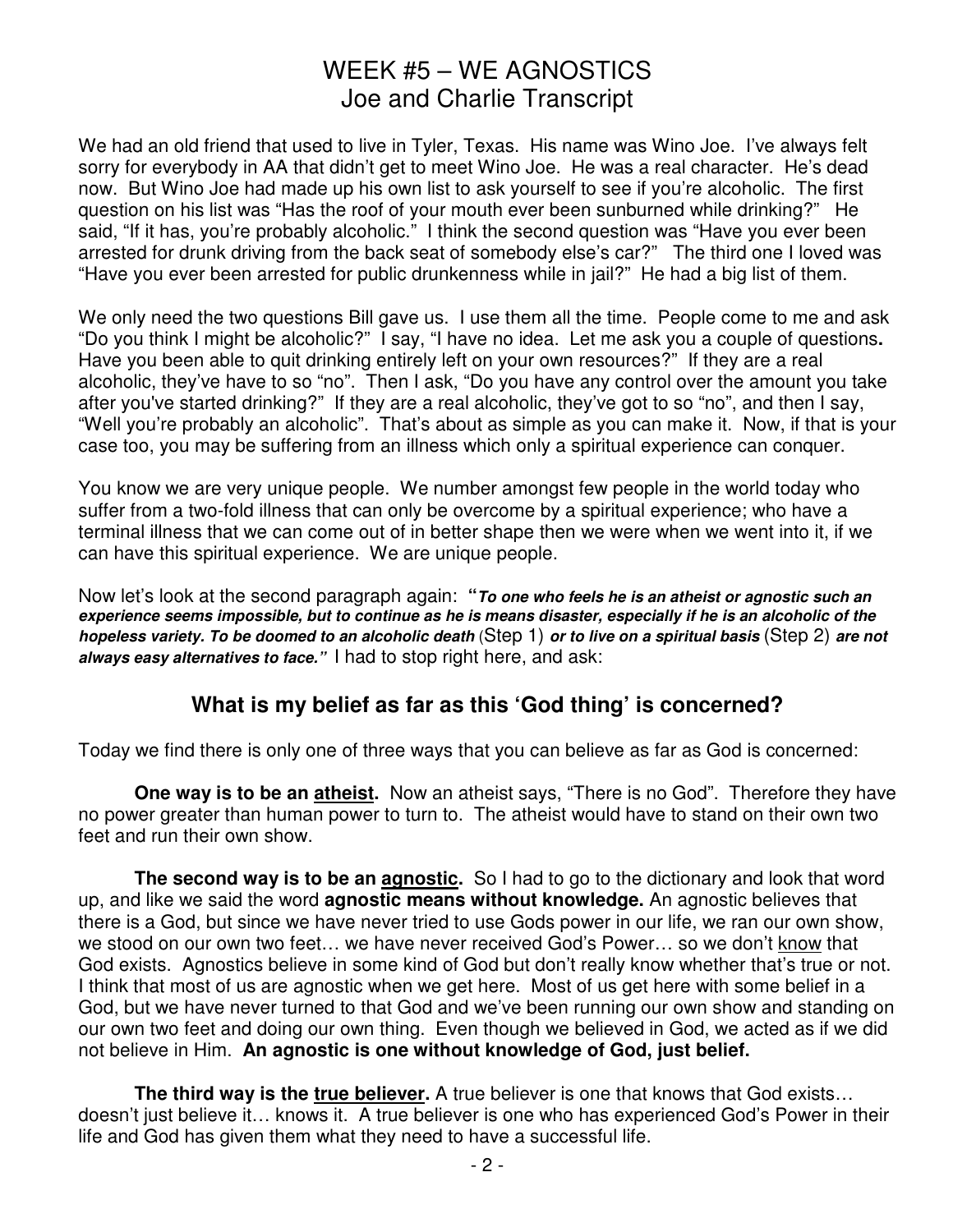I don't think any of us get here as a true believer, because if we knew God and experienced God's Power, then we wouldn't have to come to AA to solve our problem. Most of us come here as agnostics. Whether we are atheist or agnostic, the question becomes: **How do you get from that stage, to the stage of one who is a true believer that can receive God's Power in our life?**

### **[READ: Page 44, Paragraph 4 Page 45, Paragraph 2]**

**"Lack of power that was our dilemma."** You know if we weren't powerless we wouldn't be here would we? It goes on to say **"Its main object is to enable you to find a Power greater than yourself which will solve your problem."** It doesn't say which will enable you to solve it… or will help you solve it. It says the main object is to enable you to find the Power greater than yourself and then that Power will solve the problem. ... Interestingly enough from page 45 on in the Big Book of Alcoholics Anonymous we don't talk about alcohol anymore. We're through with that. We talk about one thing and one thing only, whether you are atheist or agnostic, if you are powerless, **how do you find that Power?** 

#### **[READ: Page 45, Paragraph 3 Page 47, Paragraph 3]**

**"Much to our relief, we discovered we did not need to consider another's conception of God. Our own conception, however inadequate, was sufficient to make the approach and to effect a contact with Him."** My sponsor, at the time, noticed that I had a real problem with this idea about God and he asked me about it. I said "I'm having a hard time trying to understand." He suggested I do something that helped him and maybe it would help me. He said "Why don't you go home tonight and write down on a piece of paper what you would like God to be, put aside all that stuff that you think that you know, and just write down on a piece of paper what you would like God to be." So I went home that night and I wrote down some things… things I'm not going to tell you… because it's up to you what you would like God to be. I wrote down some things that I wanted God to be and I showed them to my sponsor and he looked at them and he said "That's good, you can begin with that." You see, I didn't know you could do that!

Growing up I was told I had to believe as they did, that you had to have faith in what they had faith in otherwise you were going to hell. But my sponsor gave me permission and I needed that permission to sit down and to say that I would like God to be these things. When I showed him what I wrote on that paper, he said "That's good. You can start with that and you can begin with that." So that's exactly what I did. Here is where we can cast aside the first old idea. The old idea that I had was that you had to believe as they believed. They had me convinced that if you didn't believe as they believed there is no way that you're going to get anything good when it comes to God. So I was very pleased to find out that I can cast aside that old idea and I can have my own conception of God. And like we said earlier, I find I have never had any problem with my own conception of anything. This let me start believing in God. Now I've got an entirely different idea. An old idea cast aside replaced with a new idea. I can begin right here. You see all I had to quit doing was saying "no, there is not", and start seeking… saying "YES"… "Maybe"… I started seeking. I asked my sponsor, "You mean I need to find God?" And my sponsor said "God is not lost." It didn't take me long to figure out who was lost. He said "It's just like the book says, it's in **the seeking. It's not in the finding**." All I had to do was seek. That's all this book is asking me to do in this chapter. It is asking me to seek with an open mind and to wonder and to think and eventually God will disclose himself to me; and that's exactly what happened.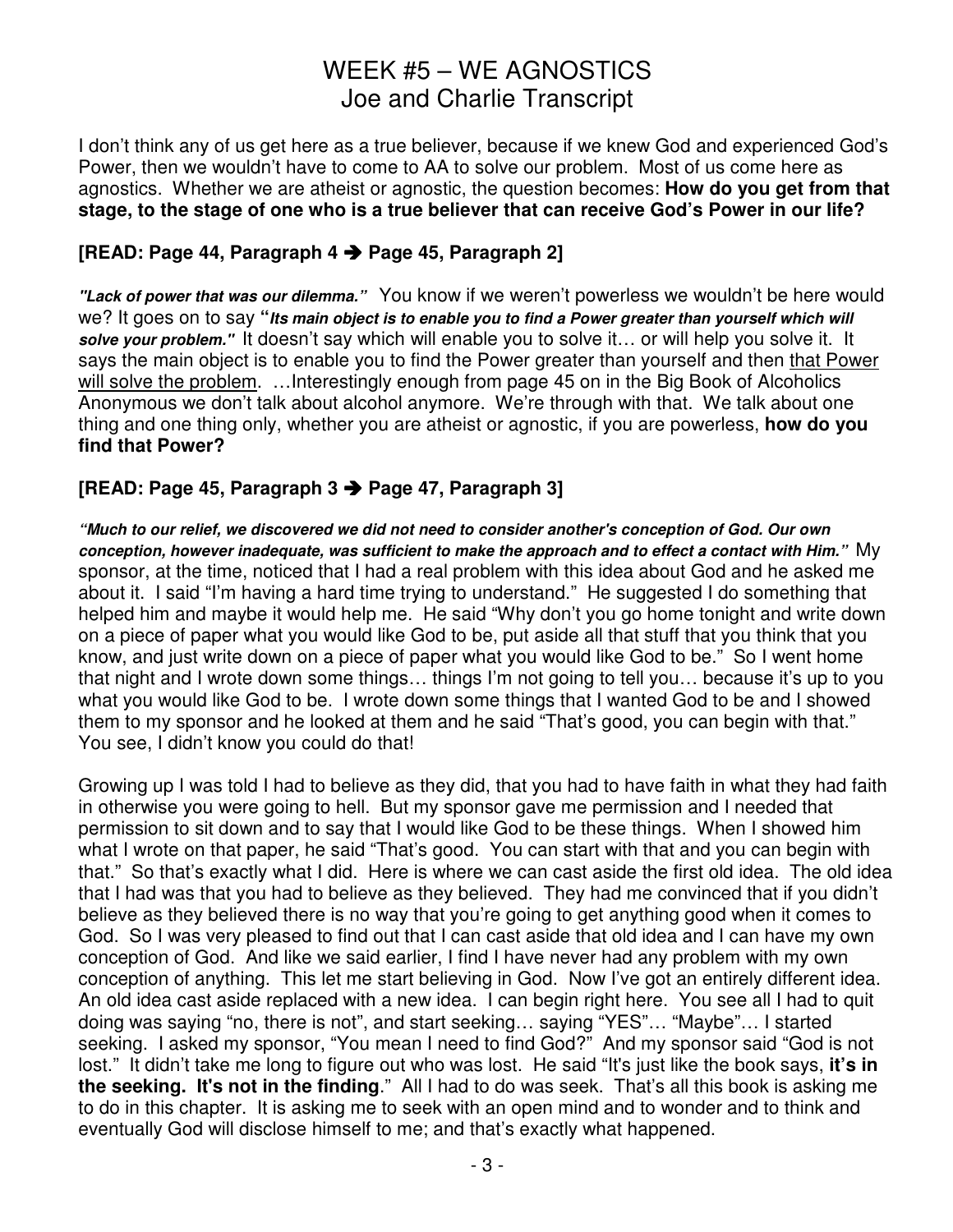I was taught as a kid growing up, that the way to God was a very narrow path, that if you strayed off either side of this narrow path you were going to get in to a hell of a shape. I was taught that God was very, very exclusive and that only those that believed, as they believed, would be able to make any contact with God. Those were old ideas. Now my book says: **"We found that God does not make too hard terms with those who seek Him. To us, the Realm of Spirit is broad, roomy, all inclusive; never exclusive or forbidding to those who earnestly seek."**

Old ideas cast aside replaced with some new ideas… we begin to find this Power greater than human power by changing old ideas to new ideas. Bill tells us more on page 47: **"When, therefore, we speak to you of God, we mean your own conception of God. This applies, too, to other spiritual expressions which you find in this book. Do not let any prejudice you may have against spiritual terms deter you from honestly asking yourself what they mean to you."** Prejudice is nothing more than old ideas. Do not let any old ideas you may have against spiritual terms deter you from honestly asking yourself what they mean to you. **"At the start, this was all we needed to commence spiritual growth, to effect our first conscious relation with God as we understood Him. Afterward, we found ourselves accepting many things which then seemed entirely out of reach. That was growth, but if we wished to grow we had to begin somewhere. So we used our own conception, however limited it was."** That was the beginning for me. I needed a beginning place and that's where I started.

Now Bill tells us, "**We needed to ask ourselves but one short question. --"Do I now believe,"** (the agnostic has always believed in some kind of God) **"…or am I even willing to believe…"** (the atheist can become willing to believe that there is some kind of God) **"…that there is a Power greater than myself? As soon as a man can say that he does believe…"** (the agnostic) **"…or is willing to believe…"** (the atheist) **"…we emphatically assure him that he is on his way. It has been repeatedly proven among us that upon this simple cornerstone a wonderfully effective spiritual structure can be built.\*"** 

In this paragraph Bill makes real sure that we understand what is meant by those terms. He says, "It has been repeatedly proven among us that upon this simple cornerstone a wonderfully effective spiritual structure can be built.\*" **So the wonderfully effective spiritual structure we're building is the spiritual experience or the spiritual awakening.**

He tells us that the cornerstone is to believe or to be willing to believe that there is power greater that human power. **The foundation of that structure was Step One, which is willingness**. He also tells us **the cornerstone of that structure is Step Two, believing**. So we have two parts of the wonderfully effective spiritual structure in place, if we can say "yes, we believe" or "yes, we are willing to believe".

**"That was great news to us, for we had assumed we could not make use of spiritual principles unless we accepted many things on faith which seemed difficult to believe."** That has always been one of my great problems with this 'God thing'. Faith indicates surety. Faith indicates knowledge. Faith indicates after the fact information. One of my problems has always been when the minister would say, "All you have to do is have faith and everything will be alright". Well I never could have faith because I had no knowledge of God. I didn't know for sure that God would do anything for me. The best I can possibly do is to start with belief, and there is a big difference between belief and faith.

Here's a good example…let's say I moved to a new town and 3 or 4 months later I've got a problem with my automobile. I don't know a good mechanic anywhere in this area. But we'll say that you've lived here for a long time. And I assume you will know somebody so I come to you and I say, "Can you recommend a good mechanic for me?" And you say "Why sure. Take your car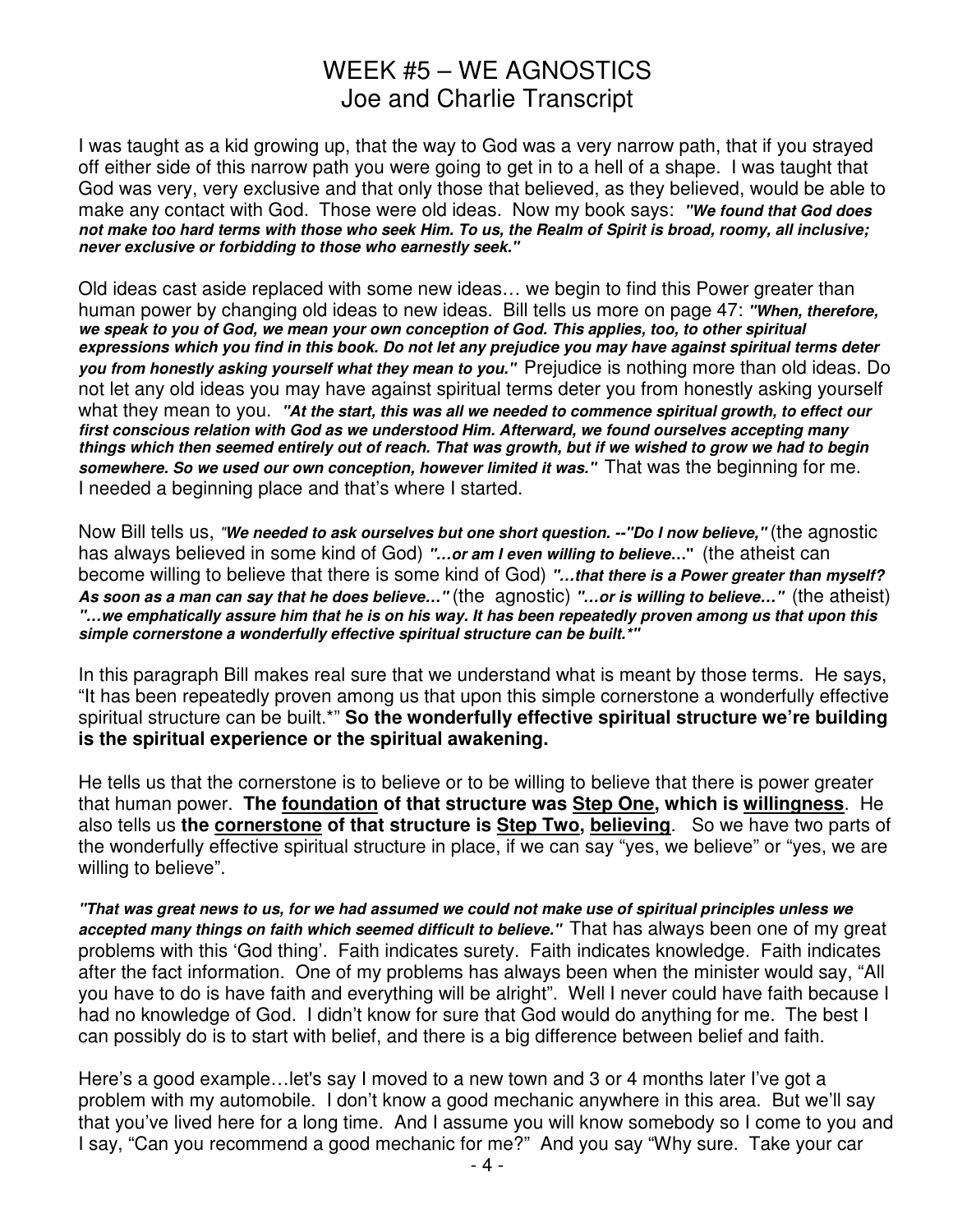over there to John, he'll do you a good job and he'll charge you a reasonable price." Well I don't know whether that's true or not. The best I can do with that information is if I believe it strong enough that I'll take my car over to John. Sure enough he does a good job and he charges me a reasonable price. When I leave there **I know** that he will do that. When I went there **I believed** that he would do that. Now six months later I have trouble with my car again but this time I don't ask you or anybody else where to take it. I take it right back to John. This time I took my car to John on faith… took it on knowledge.

You can't start with faith; you can only start with belief. That's all we have to do. We have to believe or we become willing to believe that there is a Power greater than we are and we're on the road to spiritual recovery. We don't have to know anything. Thank God Step Two says we came to believe that a power greater than ourselves could restore us to sanity. Didn't say we came to know. Didn't say we had faith in that, we just came to believe. I came to believe based upon what I'd read in the book and that you told me that there is a Power greater than I am that can restore me to sanity. I didn't know that, I just believed that. If the first thing I have to do, to find this Power, is iust believe, or be willing to believe, then the next thing I need, is to know what procedure do I follow in order to find that Power?

### **[READ: Page 47, Paragraph 4 Page 51, Paragraph1]**

I used to wonder why today we have cell phones, TVs, cars and airplanes and why people100, 200 or 500 years ago didn't have or invent those things. I thought we were just smarter than they were. But I've come to find out that they had the same intellect as we do. Intellect means the capacity to learn. They had the same capacity to learn as we do, but the thing that kept them in 'the dark ages', so to speak, was **superstition, tradition and all sorts of fixed ideas.** 

In the Northeast United States some 225 years ago or so, people came here for religious freedom. They wanted to practice their religion as they understood it, and as long as you agreed with their religion and you practiced your religion somewhat like they did you were OK. But if you had any thoughts or ideas that were different and you expressed those openly and it didn't agree with what they thought they would burn you at the stake as a witch. So if you had any different ideas you certainly didn't express them, you kept them to yourself. **Superstition, tradition and all sorts of fixed ideas kept people from growing**. I think we as a country have gotten over that today, and our minds now are open to many, many things.

I think his story of Columbus is one of the greatest examples of what you can do when you are willing to change your belief. Some 500 years ago most of what they call the 'civilized world' was situated around the shores of the Mediterranean Sea and the western shores of Europe. They had found a place called the East Indies. In the East Indies you could get gold, silk, and spices; lots of goody goodies. But it took literally years get to the East Indies. They were trying to find a new trade route to the East Indies. Somebody asked "Is there any possibility that we can sail a ship there?" The answer was, "No dummy! Don't you know you can only sail as far as the northeast end of the Mediterranean Sea, and then you have to go by land"; Camelback, horseback, footback, however they traveled… that trip took years complete. "Well what would happen if we sailed in the other direction?" And they said, "Well idiot, don't you know if you sail that way you're going to fall off the edge of the earth!"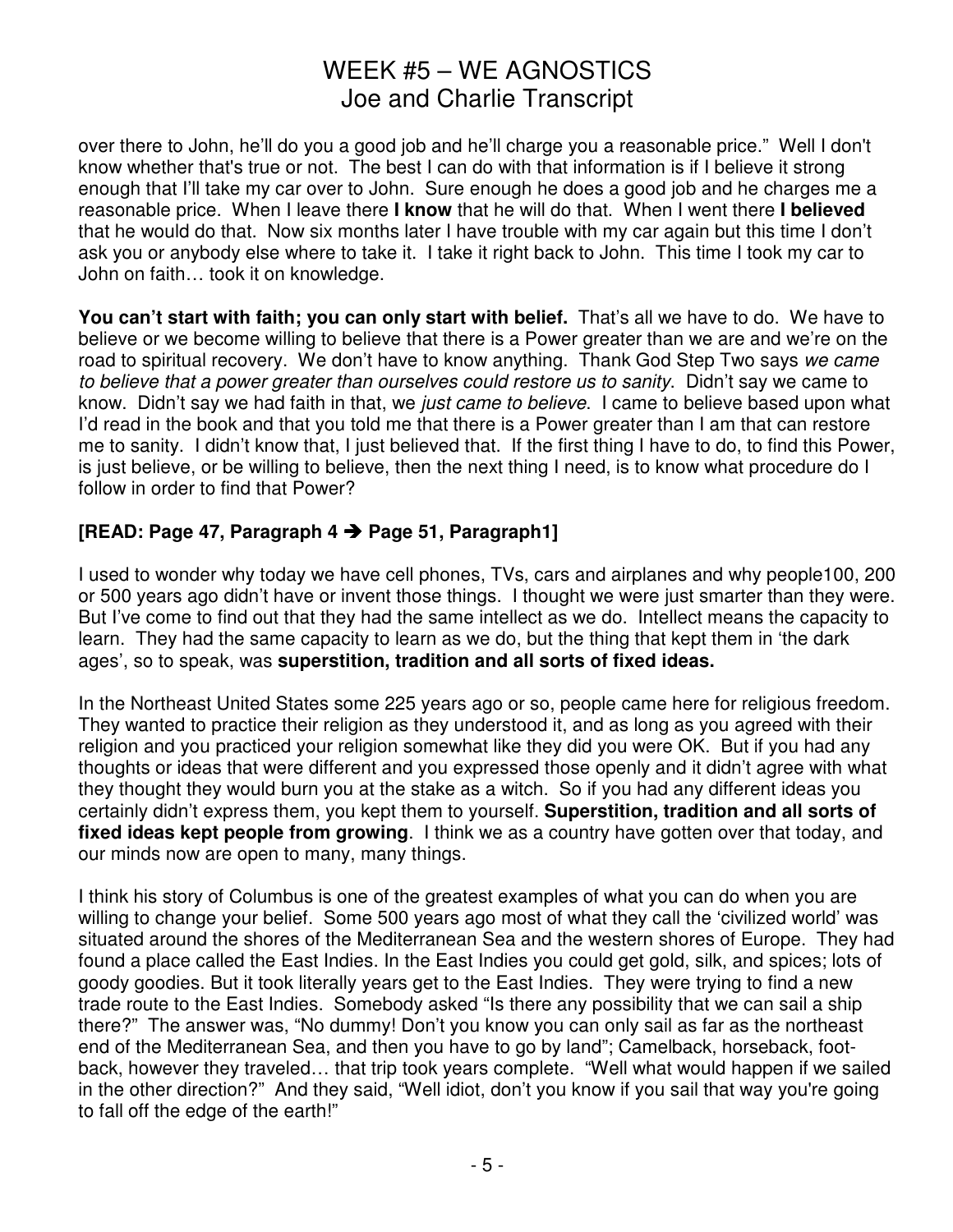In those days everyone thought the world was flat and if you sailed out there too far to the west you would sail off the edge of the earth. I don't know why they believed that, but I assume it was because some people sailed out there, didn't come back, and they just thought they had sailed off the edge. Wouldn't it be great if the world was flat? We could take all this environmental junk and trash out there and go push it overboard off the edge and be done with it!

Now here's Columbus, and we believe that Columbus had to be an alcoholic because if you're going to believe differently than the entire world and everybody in it and you're going to stand there and express that belief, you are going to have to be tougher than hell to do it! Many times if you express a belief different than what everybody else believes they would burn you at the stake or hang you from a tree, or cut your head off or something. But Columbus was tough enough and bullheaded enough to be able to stand there and say, "I believe that the world is round; I do not believe it's flat". Then he made one of the most drunken statements the world has ever heard, he said, "I believe we can get east by sailing west." Now if that isn't drunk thinking I don't know what is! Many of his mannerisms indicated Columbus was an alcoholic:

- $\triangleright$  When he left he didn't know where he was going.
- > When he got there he didn't know where he was.
- > When he got back he didn't even know where he had been.
- > But what really made him an alcoholic was a woman financed the whole trip for him! Twice!

Columbus followed a formula; a little formula that the world has always known and used. To change anything at all, there are certain things that have to take place.

#### **The first thing you have to do in order to change anything is to be willing to change**.

Circumstances are what make us willing. Trying to find the new trade route to the East Indies is what made Columbus willing to change. **The second thing you have to do to change anything is to believe you can.** Columbus said, "I believe that the world is round, not flat, and I believe you can get East by sailing West." But his belief wasn't enough because he was still standing on the shore of the ocean the day he expressed that belief. Some days, weeks, months, years later he did **the third thing, he made a decision**. He said "By golly I'm going to go find out whether this thing is round or flat. Can you really get east by sailing west?" But his decision wasn't enough either, because he was still standing on the shore of the ocean the day he made that decision. Some days, weeks, months, years later he did **the fourth thing you have to do, he started taking action**.

The first thing Columbus did is he went to the King of Portugal to get the money. But the King of Portugal being a very astute businessman said, "There's no way I'm going to let you have this money because you'll sail out there and sail right off the edge of this sucker and I'll lose it all". He didn't give up and then went to see the Queen of Spain. Columbus sweet-talked her and promised that he would bring back gold, silk, spices and the 'goody goodies' of life. She gave him the money. He bought three ships, hired crew members and loaded those ships with provisions for the trip. Then they set sail and began to go east by sailing west… sailing west, day, after day, after day. Now we don't know for sure, but we have a suspicion that on that first trip he hired a special sailor and put him on the bow of the lead ship at night with a lantern and whispered in his ear, "I believe this thing is round, but if you see the edge of this damn thing you holler so we can get turned around in time!"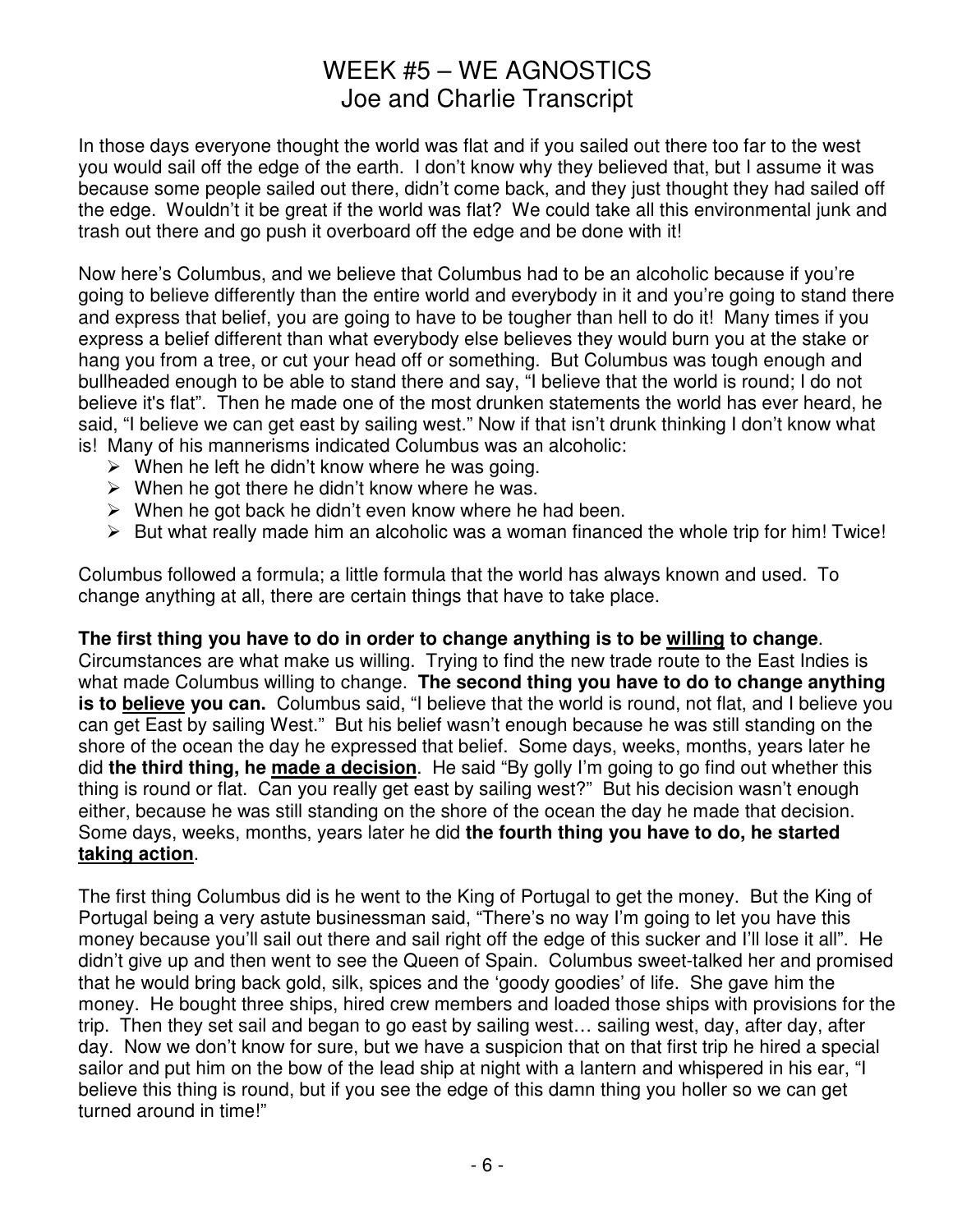Now, after sailing due west for several days, they got results. They found land on the other side, which was the result of the action that they had taken. Columbus thought it was the East Indies, it wasn't, it was the West Indies, but he had proven to himself that the world is not flat, it is round, and you won't sail off the edge of it. He turned around and went back to Europe, right back to the Queen of Spain, and she asked "Columbus, where's the gold, silk and spices you promised you would bring me?" He said, "Sweetheart I'm sorry but I didn't find any. Tell you what I'll do; if you will refinance me I'll go back. Trust me honey. Please? This time I'll find it!" She re-financed him and he got some more ships, more provisions, more crew members and began to go east by sailing west with one big difference; the second trip he didn't hire the lookout and put him on the bow of the lead ship at night. **This time he went back on faith; he went back on knowledge. The first time he went on belief.** 

**You can't start with faith.** The only thing you can do is:

- **start with belief (Step 2)**
- **make the decision (Step 3)**
- **take the action (Steps 4-11)**
- **get the results and then you will have faith**

I would love to sit here and tell you today that the Twelve Steps of Alcoholics Anonymous are brand new and that the world has never seen anything like them before, but if I did, I would be telling you a lie. Because, the 12 Steps are based on the same identical formula that Columbus and any other human being has ever used to change anything.

**The first thing we have to do in order to recover from alcoholism is to be willing to change, a**nd that's what **Step 1** gives us; the **willingness**. As soon as we can see that what we are doing is no longer going to work, then we become willing to change. The second thing we have to do is to **believe we can;** that's **Step 2.** But that belief will do us no good unless we **make a decision about it;** that's **Step 3**. However, that decision will do us no good unless we **take the action**, and that's **Steps 4, 5, 6, 7, 8, 9, 10 and 11.** The result of the action is **we too will get results**, just as it says in the first part of Step 12; "Having had a spiritual awakening**, as the result of these steps..." We now have faith. We now have knowledge. We no longer just believe**.

You see I don't just believe that God will restore me to sanity; having worked the Steps, I know He will, because He has done so (1<sup>st</sup> part of Step 12).

Those of us who have been restored to sanity and now have faith; we can go back and help:

- The next newcomer come to **believe** (Step 2)
- > They can make a **decision** (Step 3)
- > We take them by the hand and walk with them through the **action steps** (Steps 4-11)
- > Then they will get **results**, have a spiritual awakening, and they will know (1<sup>st</sup> part Step 12)
- > Then they can go help the next newcomer come to **believe** (2<sup>nd</sup> part Step 12)

There is only one thing we can't do for the newcomer:

## **We can not make them willing.** (Step 1)

That's a job they have to work on themselves.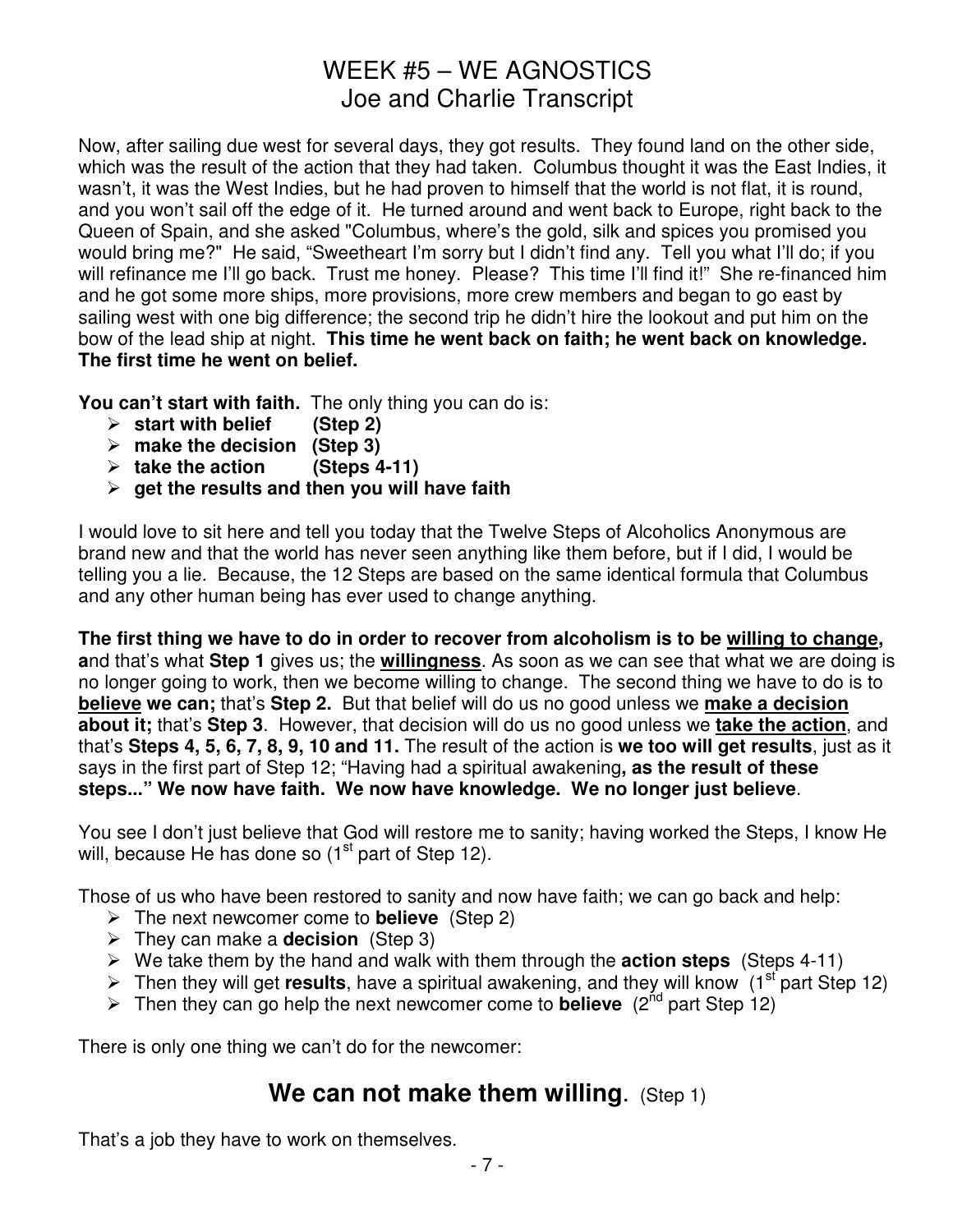## **How does an alcoholic become willing to change?**

Very simple… drink lots of alcohol! I hear people come to AA and they say "I've been working on Step 1 for three years in AA" and I say "No you haven't!" **You don't work on Step 1 (willingness) in AA. You work on Step 1 out there… and when you have drunk enough; when you just can't stand it any longer; then you become willing to change.** Then we can begin to help you by helping you come to believe, decide, act and have a spiritual awakening; it's the same formula that the world has always used to change the status of anything. Now if:

- - **I know I need the Power**
- - **I know the beginning of the finding of the Power is just to believe**
- - **I know the procedure (formula) to follow to find the Power**

### **I only need to know one more thing… Where am I going to find that Power?**

### **[READ: Page 51, Paragraph 2 Page 57, End of Chapter]**

I think we get here just as confused about 'where God IS', as we were ever confused about anything else. As a kid growing up, somewhere I got a picture in my mind. Now I don't know whether I dreamed it or saw it, but in my mind when I thought about God, he was a tall elderly gentleman; He stood on a cloud up in the sky and had long flowing white robes, long white hair, a golden halo around his head, and sunrays shooting out of that halo, and a big stick in his right hand. I am not sure whether I saw that or whether I dreamed it, but one of the reasons I thought God was there is because every time the minister talked about God he always pointed up there so I knew he had to be up there somewhere. What really confused me was I noticed every time the minister wanted to talk to God, he always looked down. The minister pointed up as if to show me where God was, but then looked down when talking to God... no wonder I was confused as a kid about where God is**!** So I looked and I looked and I looked and I looked, and I never could find God because I never did know where He was. **It took the Big Book of Alcoholics Anonymous to tell me just exactly where I'm going to find Him.** 

Many years ago I was sponsoring this young man and one morning he told me a story that really helped me a lot; this is the story he told me: There were three wise men in the east and they took from man the crown of life, the one thing that would make us the happiest. They took it away with them. They said, "Now that we took it away from them, what are we going to do with it?" One of them said "Here's what we will do, we will take it to the highest mountain on the face of the earth and we'll hide it up there, and they'll never be able to find it." The other two said "Yeah, but you know how they are, they'll hunt and they'll search and they'll eventually find it." The third one said "Ok, I'll tell you what, we'll take it to the deepest crevice of the deepest ocean and hide it there and they'll never think about looking for it there." The other two said again, "Sure, but you know how they are, they'll hunt and they'll search and they'll eventually find it." Finally the third one said, "Hmmm… OK… Here's what we'll do, we'll hide it within man himself, and he'll never think of looking for it there!"